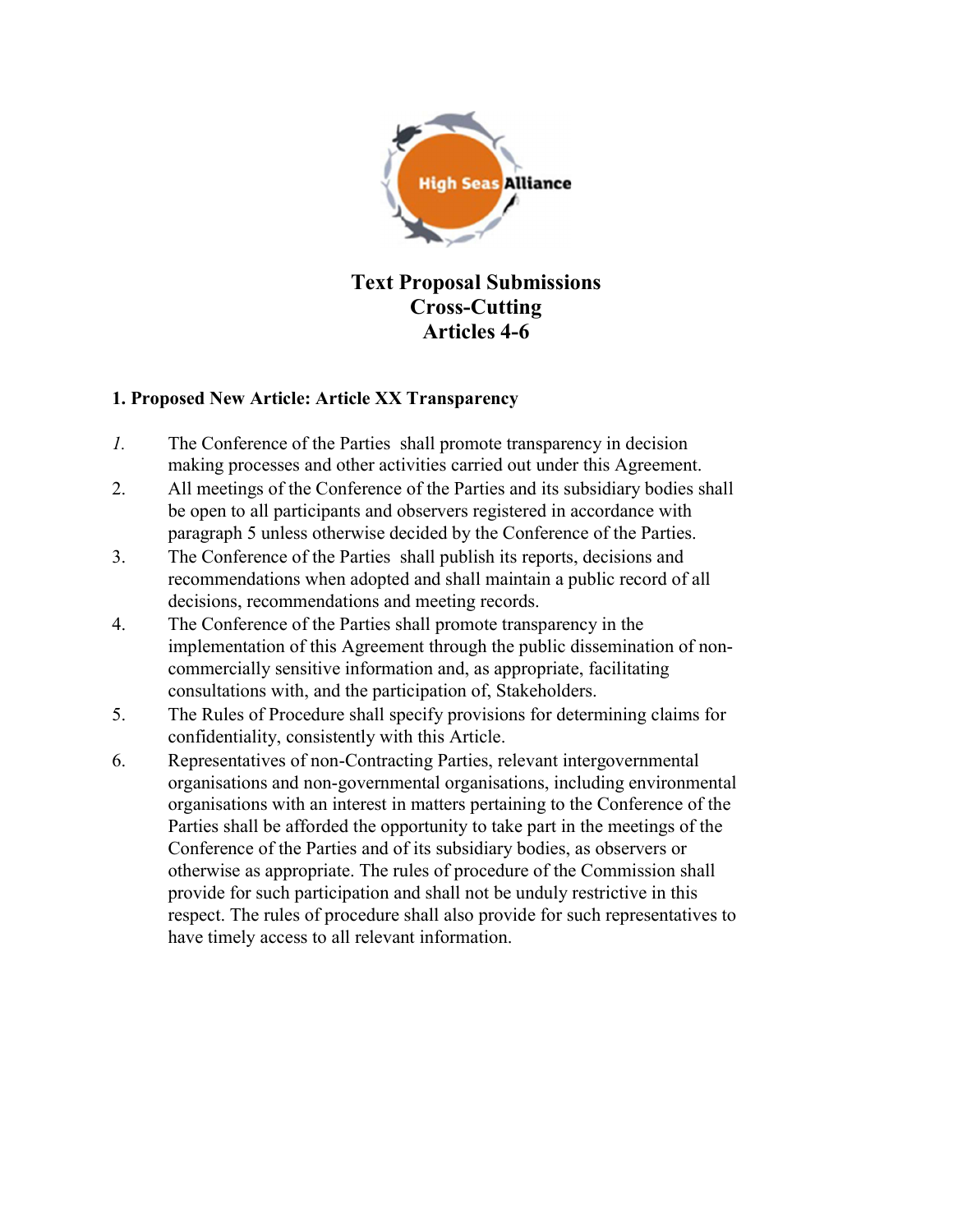## Proposed Revised Article: Revised Article 5 General Principles

In order to achieve the objective of this Agreement, States Parties shall:

a) Apply an ecosystem based approach widely to the conservation and sustainable use of marine biodiversity through an integrated approach under which decisions in relation to the conservation and sustainable use of marine biodiversity are considered in the context of the functioning of the wider marine ecosystems in which they occur to ensure the long-term conservation and sustainable use of those resources and in so doing, build resilience, restore ecosystem integrity and safeguard those marine ecosystems; [drawn from South Pacific RFMO Convention] (b) Use the best available science, including traditional knowledge;

(c) Promote the short term and long term protection, preservation and restoration of biodiversity and the marine environment and maintenance and restoration of ecosystem integrity in areas beyond national jurisdiction;

(d) Endeavour to promote the internalization of environmental costs and the use of economic instruments, taking into account the approach that the polluter should [, in principle,] bear the cost of pollution, with due regard to the public interest;

(e) Be guided by the principle of non-regression;

(f) Apply the precautionary principle so that there are threats of serious or irreversible damage, lack of full scientific certainty shall not be used as a reason for postponing cost-effective measures to prevent environmental degradation;

(g) Apply the principle of transparency, facilitate and encourage public awareness and participation and make information widely available as further elaborated in article [] (h) Intra and intergenerational equity.

(proposed new text in bold italics)